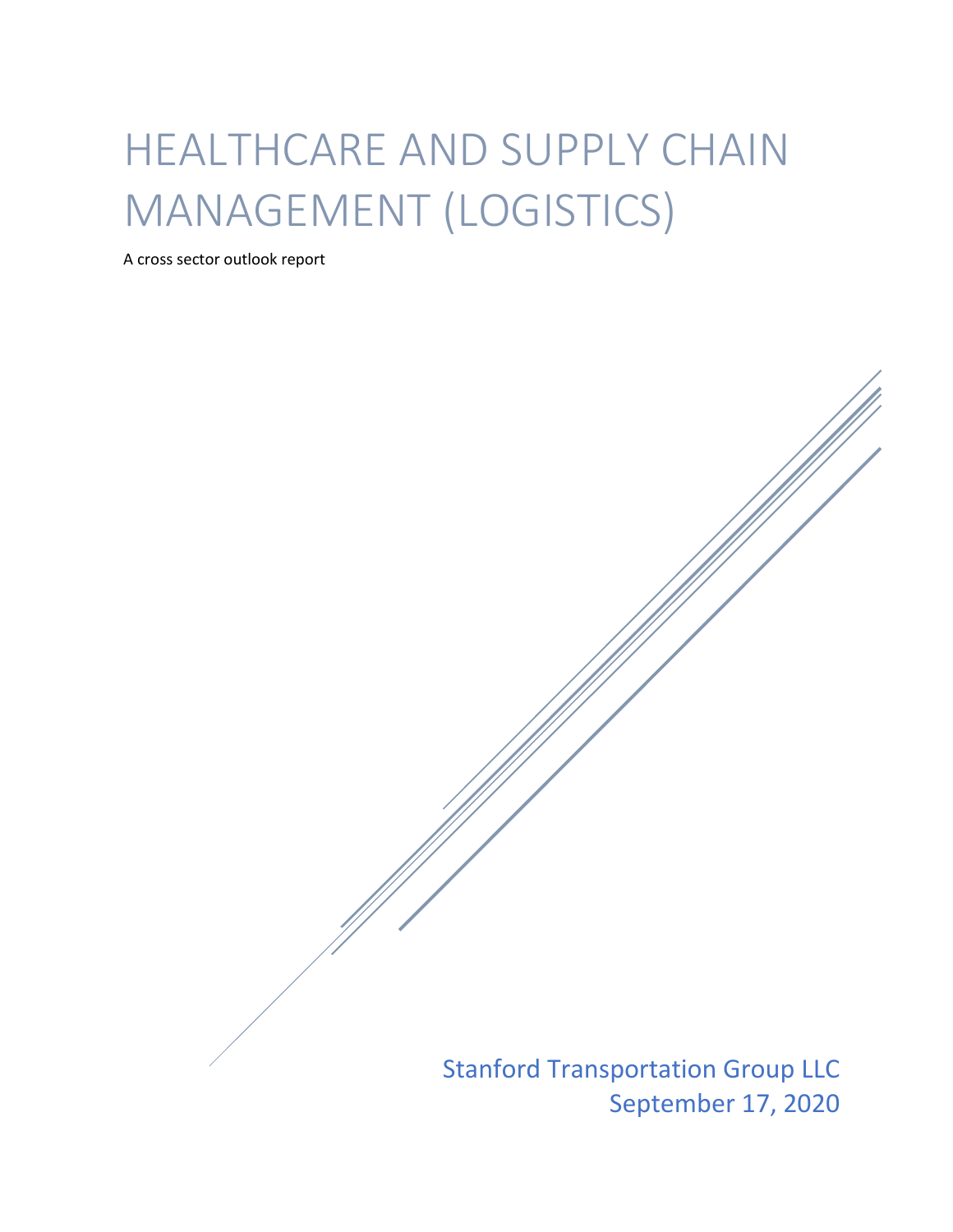# **Healthcare and Supply Chain Management (Logistics)**

The traditional hospital and healthcare supply chain model is fragmented, hampered by conflicting goals, and (in the main) operated under the auspices of nobody in particular. Orders are typically placed by different factions within a single facility and fulfilled by multiple manufacturers, wholesalers and distributors.

In this traditional model of hospital and [healthcare](https://www.logisticsbureau.com/hospital-supply-chain-kpis/) supply, the facility's loading dock fills up fast each day, with bulk deliveries and small orders constantly arriving, which must then be put away in a warehouse or distributed around a campus

## **Trends in Hospital Supply Chain Transformation**

This new-found focus on supply chain improvement has given rise to an increasing trend toward centralization and customer-centric thinking. While approaches may differ from country to country and from one organization to another, the typical driver needs hospital and healthcare supply chains to be more efficient: to cost less and provide better service.

Perhaps the cost aspect needs little explanation. The need for better service is similarly driven by the need to achieve more with fewer resources, it is widely recognized that internal hospital logistics is even more complex than the external side and that medical staff spends disproportionate amounts of paid time performing logistics activities—time which would be better used to provide patient care.

## **Vendor-Managed Inventory**

While this form of inventory management may not transform a healthcare supply chain, many healthcare providers have turned to VMI as a way to improve service and cost performance. VMI entails staff provision by vendors to work inside a customer's hospital, taking care of order processing, materials management, and logistics.

Vendors' own employees take responsibility for checking inventory levels, ordering materials as necessary, and directly replenishing inventories within individual care units.

This is a customer-centric approach to hospital and healthcare supply chain operations since it reduces the need for supplies to move in and out of a central store or warehouse. VMI can be applied to many material categories, including pharmaceutical supplies, consumables, food, medical devices and pathology supplies.

## **Self-Distribution**

It seems that hospital supply chain planners have been watching and learning from other industries. Some organizations in the United States and United Kingdom have switched to selfdistribution models.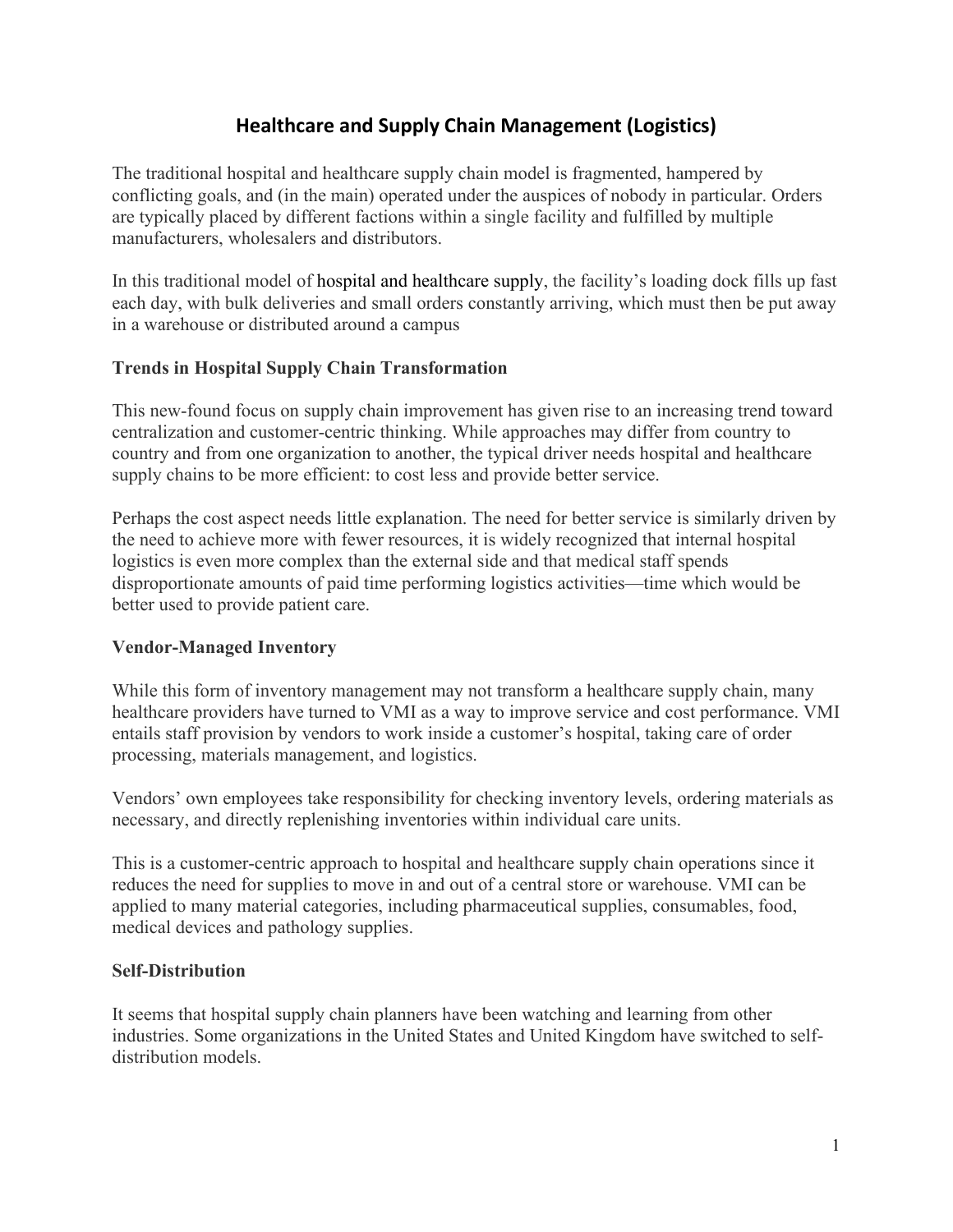Self-distribution (a term which seems to have been coined specifically for the healthcare sector) works in a similar way to retail distribution, in that the healthcare organization maintains a central distribution center.

The distribution center/s becomes the central point at which all inbound supplier shipments arrive. Different material types are then consolidated and shipped to the organization's hospitals and other medical facilities. In some operations, delivery drivers even offload shipments and then distribute individual orders to the various points-of-use in the hospitals.

Self-distribution is practiced by at least 40 large healthcare systems in the United States, and by the United Kingdom's National Health Service (NHS), as well as other organizations in Europe and Canada. The NHS has outsourced its self-distribution network to a 3PL provider, as have some of the hospital groups in the United States. Other healthcare providers have chosen to create their own logistics divisions to run their self-distribution operations

# **Fleet Ownership and Outsourcing in Hospital Supply Chains**

Healthcare organizations appear to be divided regarding the pros and cons of owning supply chain facilities and assets. The aforementioned NHS for instance has partnered with a large logistics-service company, which owns the distribution centers and transport fleets that supply NHS hospitals.

## **Outsourced or Insourced: The Healthcare Supply Chain Question**

Utah-based health system Intermountain Healthcare is another provider to take the in-house option. Intermountain decided to open its own supply center to service its network of 22 hospitals and more than 200 clinics.

Rather than outsource the operation, Intermountain chose to keep control of all procurement and supply activities. This enabled the company to encourage all departments to collaborate and create a standardized, but tailored logistics network, taking advantage of synergies and achieving a premier standard of service. According to one Intermountain spokesperson, supplies are delivered "virtually to patients' bedsides."

On the other hand, the UK's National Health Service has gained similar advantages by partnering with a 3PL. The relationship has been so successful that the 10 year-old contract has recently been extended for a further two years.

Clearly then, it's possible to improve hospital and healthcare supply through self-distribution, and the choice to insource or outsource will depend upon the preferences and policies of each healthcare organization.

This is an important evolutionary step, and one which isn't confined to distribution methodologies, models, and ownership options either. It actually extends all the way through to technology choices, such as bar code and RFID tracking to improve inventory management.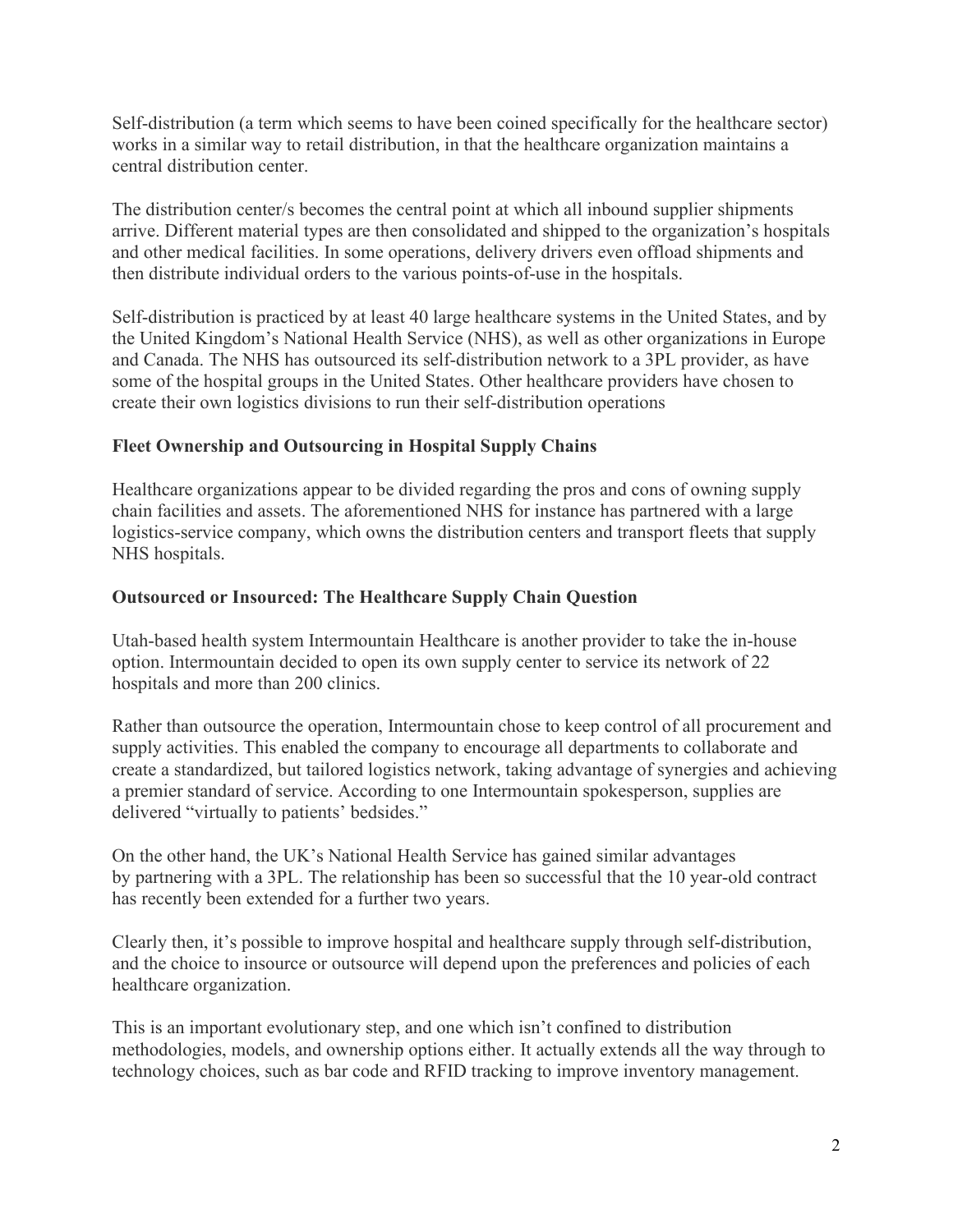## **Improvement in the Hospital Supply Chain**

Hospital and healthcare service organizations are beginning to catch on to the many benefits of scanning technology. Barcode scanning is becoming a commonly used method of tracking inventory and for those organizations that have embraced it, has resulted in reduced inventory losses and obsolescence, and helped to promote a shift from push to pull in supply chain strategy.

Because of the greater cost of RFID, growth in adoption has been slow but steady for logistics and supply chain purposes, but has been enjoying a greater rate of take-up for patient care and tracking of equipment inventories in operating theatres

That said, more than 100 hospitals in the United States are using RFID in some areas of [supply](https://www.logisticsbureau.com/?s=supply+chain+management) chain [management.](https://www.logisticsbureau.com/?s=supply+chain+management) There and elsewhere, RFID is being used in the distribution of pharmaceutical supplies as well as other commodities such as linen. Concerns over the cost of implementation are eroding as hospitals recognize the massive savings potential offered by RFID, and the cost of scanning technology continues to come down.

Post the COVID-19 outbreak, the healthcare sector has had to adapt to various challenges, with cold chain quickly gaining importance

## **Healthcare Cold Chain Logistics Market Scope of the Report**

Market Research Future (MRFR) reveals that the [Healthcare Cold Chain Logistics Market](https://www.marketresearchfuture.com/reports/healthcare-cold-chain-logistics-market-6550) size worth USD 16,588.3 million by 2023. Also, the market can most likely procure a CAGR of 7.54% between 2018 and 2023 (which is the assessment period). We will provide COVID-19 impact analysis with the report, along with all the latest developments in the global market following the coronavirus disease outbreak.

Post the COVID-19 outbreak, the healthcare sector has had to adapt to various challenges, with cold chain quickly gaining importance. Pharmaceutical firms have been busy distributing temperature-sensitive SARS-CoV-2 vaccine. Healthcare vendors are currently not focused on returning to the pre-COVID-19 operation levels; but are concentrating on ensuring efficient and cost-effective operations or survival. Technology experts are coming forward, such as advanced analytics and cloud-based ERP, bringing along digitized supply chain components, accurate inventory allocation and automation to maintain inventory management, clinical and procurement operations in the healthcare industry. Such advanced technologies are proving to be quite helpful, especially after the lockdown imposed across the world. (medgadet.com)

# **Opportunities**

Links: [https://soundcloud.com/ahrmm/strengthening-the-health-care-supply-chain-during-covid-](https://soundcloud.com/ahrmm/strengthening-the-health-care-supply-chain-during-covid-19-disruption)[19-disruption](https://soundcloud.com/ahrmm/strengthening-the-health-care-supply-chain-during-covid-19-disruption)